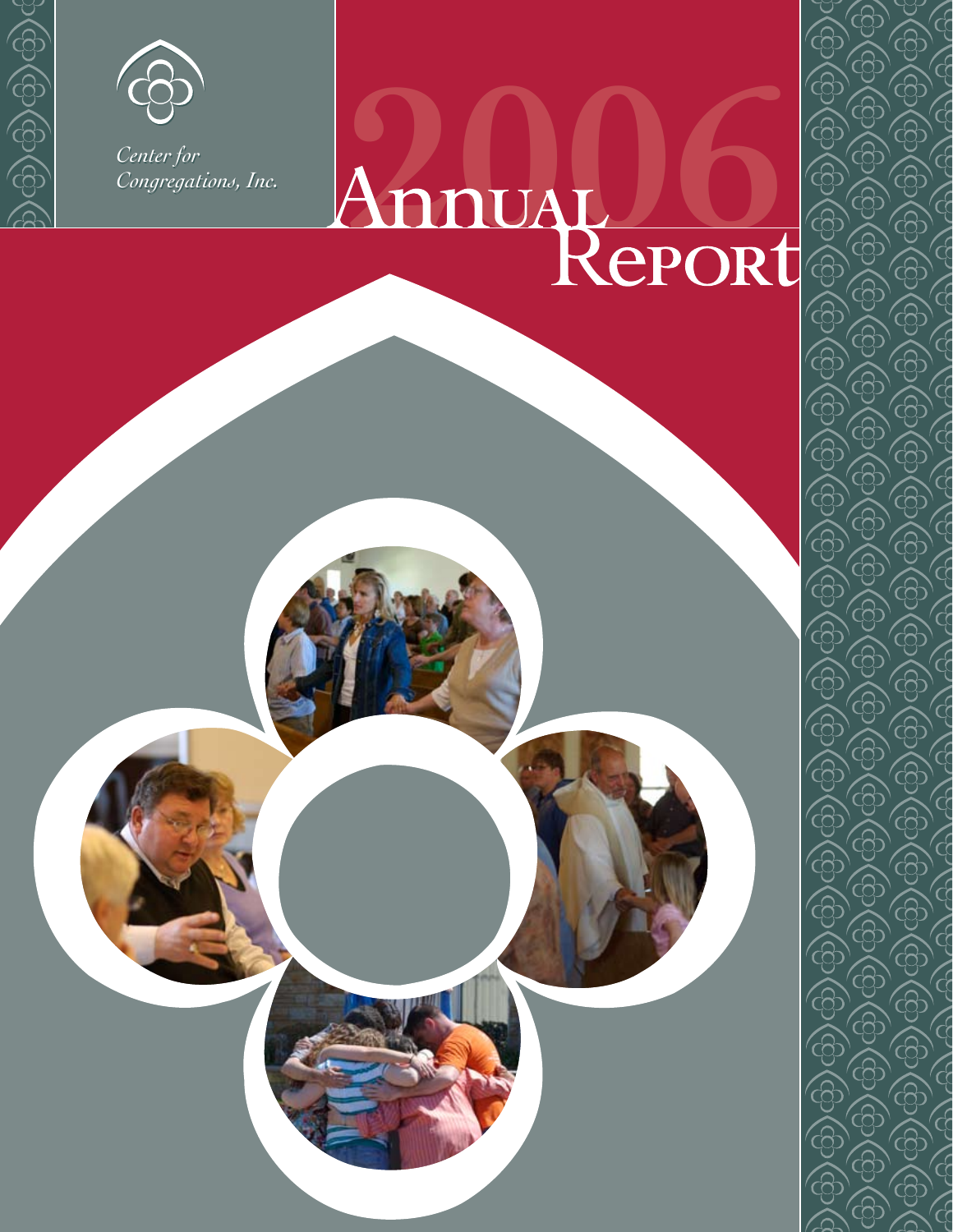## Reaching Out

hether it is expressed or implied, "reaching out" is at the core of almost every congregation's mission. As an organization that works to strengthen faith communities, the Indianapolis Center shares the same mission. In this year's annual report we focus on four congregations that are reaching out in intentional ways to accomplish aggressive goals. By telling their stories we also tell our own. The role of the Center has been to walk alongside these congregations—reaching out with resources and encouragement—as they have implemented creative plans to:

Shaarey Tefilla

මා ගා ගා ගා ග





Northminster Presbyterian

@\@\@@\@@@

- Recover from a tragedy that led to a decade of mourning •
- Mount a relocation campaign that promises to make history •
- Energize teens to appreciate ancient church liturgy •
- Organize an ecumenical event open to the entire state •

 These colorful and dramatic stories are representative of the work that we have engaged in for almost a decade. As we approach our tenth anniversary, we continue to extend our services to a growing number of congregations in a growing number of ways. During 2006 we tallied 5,118 contacts with 522 congregations in central Indiana and in the region served by our satellite office in Allen County. The launch of the Northeast Center for Congregations in 2005 was our first experiment in reaching beyond our Indianapolis base. In the past year Northeast Director Brian Witwer has made significant inroads in the seven-county area encircling the Center. He has boosted the facility's visibility by calling on ministerial associations, becoming acquainted with the area's 1,000 congregations, and hosting seminars on topics that range from urban ministry to the emerging church.

 The success of the Northeast Center has prompted us to explore the possibility of extending our services. In July we invited 15 clergy from throughout Indiana to participate in a roundtable discussion about the resource networks available to congregations. We asked participants to suggest ways we might expand but not duplicate those networks. As 2006 drew to a close, we were beginning to consult with a sampling of congregations in several southern counties.

 Even as we sought guidance on breaking new ground, we retained the services of Pacific Institute for Research and Evaluation (PIRE) to measure the impact of our work in and around the familiar territory of Indianapolis. Previously, PIRE helped the Center and the Alban Institute better understand our respective consulting practices. Now, PIRE's study will help us understand the effect we have had on congregations and, in turn, the impact the congregations have had on their home communities.

 Among the discoveries that we've already made about our work is that it often has spin-off benefits we didn't anticipate. As an example, the Center has developed two tools from our three-year Sacred Space Grants Initiative (SSGI) that we will use to reach out and assist congregations for years to come. First, our staff has written a book to be published by the Alban Institute that summarizes what SSGI taught us; second, we've upgraded and repackaged a DVD that tells the stories of several grant participants who successfully walked through the SSGI process. Those congregations will serve as models for other congregations about to embark on projects to improve their sacred spaces.

 We now are preparing for a new major grant initiative, announced in 2006 to unfold in 2007. Called "Life Together—Thinking and Acting Strategically," it will help 30 congregations design and implement long-range plans. During this three-year experience the Indianapolis Center will walk as partners with the participating congregations. Again, the ministry of reaching out—theirs and ours—continues.

Timothy Shapiro President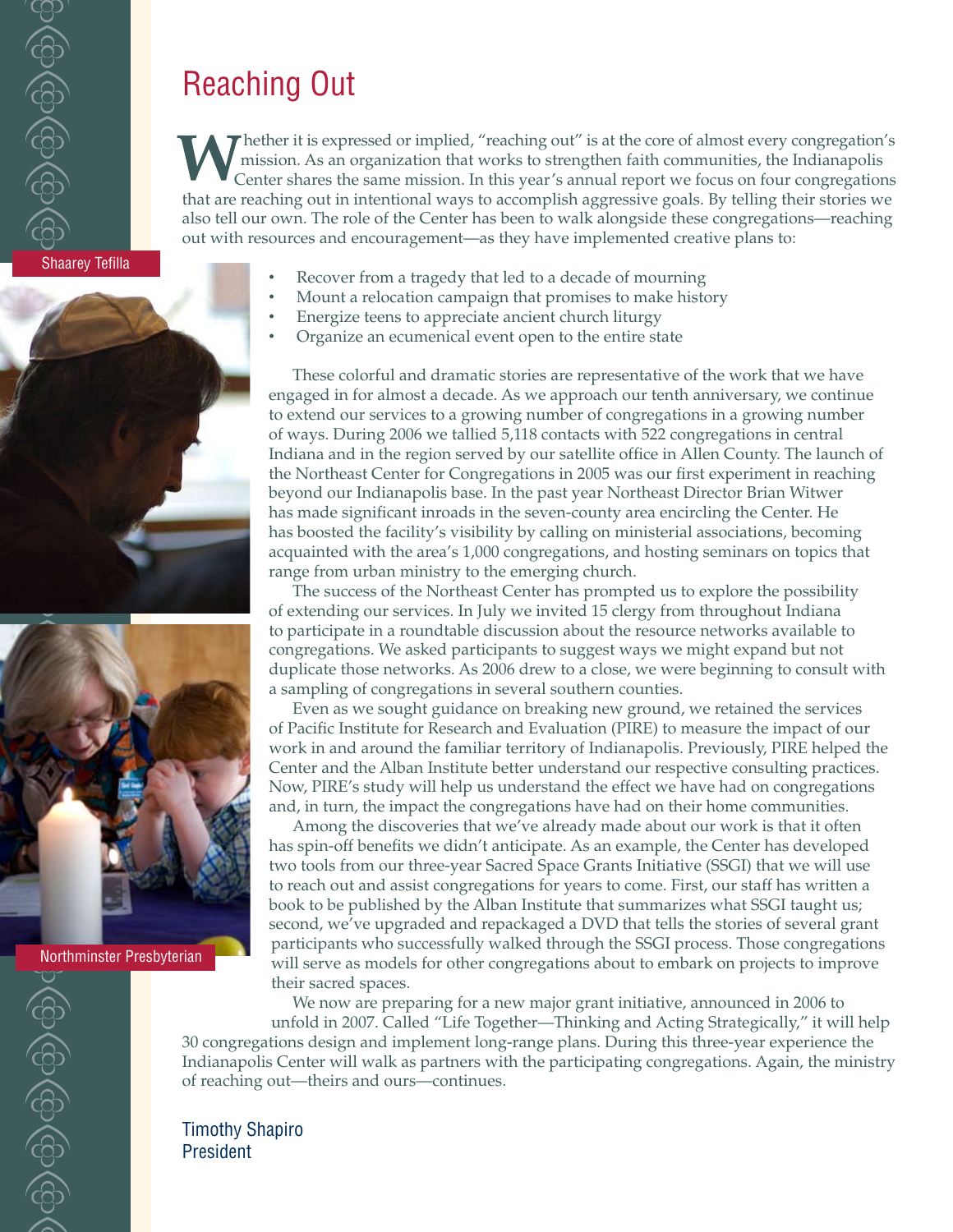## ReacHing Beyond the CHOIR Congregations pursue ambitious goals

Don Craft smiles as he recalls a meeting a few years ago at Northminster Presbyterian Church when participants introduced themselves by telling the date they had affiliated with the congregation. Craft, who had joined more than 20 years earlier, identified himself as "one of the older members" of the group. But his senior status was short-lived when someone in the circle bested his tenure by 30 years and still another described her 1948 wedding in the church's sanctuary.

"We're a traditional, urban-centered church," explains Craft, a veteran lay leader who has served as an elder, trustee, treasurer and foundation board member. He adds that like many similar faith communities, "we've seen the graying of our congregation… our average age is somewhere in the 60s."

The aging of Northminster's membership was just one concern when the Rev. Dr. Teri Thomas joined the staff as senior minister five years ago. The stately church on Kessler Boulevard in Indianapolis had suffered a tragedy in 1996 when its long-time pastor, Fred Mathias, and his wife, Cleta, were murdered in their home ten days before Christmas. Grief and depression had taken their toll, and membership had decreased from 2,000 to 1,200. "When we cleaned the rolls, it was closer to 900," clarifies Thomas.

After a decade of mourning, members of the congregation were expressing a readiness to regroup and move on. They told Thomas they were committed to halting the decline and wanted the church to reclaim its position as a lively force within its northside neighborhood. They set an overall direction, agreed on a mission statement—"Seek, Serve and Embrace"—and borrowed a catch phrase from the best-selling business book, *Built to Last*. As suggested by the text, they were poised to pursue a "Big, Hairy, Audacious Goal:" to grow their membership to 2,013 by the year 2013.

"That's when we went to the Center for Congregations for help," says Thomas.



#### Designing a plan, boosting visibility

In their numerous congregational meetings, small group sessions and officer retreats, members had asked, "OK, how do we make this happen?" A team of volunteers, headed by project leader Don Craft, created a comprehensive proposal with components that reached out to the community in a variety of ways.

Designed to raise the visibility of the church, the plan included special events that ranged from an outdoor summer festival, complete with a neighborhood yard sale, to a series of eclectic Sunday night concerts that might feature a classical cantata one month and a Celtic band the next. They submitted the proposal to the Indianapolis Center for Congregations (ICC) and in June



Center for Congregations

were awarded a resource grant to set the plan in motion.

"The Center has helped us in so many ways," says Thomas. "In the beginning it was with funding. Then, after we got the programs up and running, we selected a building committee and sat down with staff from the Center to talk about renovating the church, adding a parking area and creating a fellowship space. They gave us really good recommendations for architects and suggested the kinds of questions we should be asking."

With momentum growing, the congregation is now mindful of a new challenge. Members understand that the building project will require much energy, and they don't want to lose focus or jeopardize their ambitious outreach program that already is showing signs of success. In 2006 for the first time in more than 25 years, the church took in more members than it lost. "That's a major turnaround for us," says Thomas. "Our nursery is full with babies on Sunday morning and that feels good."

It feels so good that she and her leadership team agree that they won't be disappointed if they don't quite achieve their "big, hairy, audacious goal" of doubling the membership by the year 2013. "I don't know if we'll make it or not, but that's all right," says Craft. "We're optimistic, and we're definitely moving in the right direction."

#### Making Hoosier history

A very different faith community, located not far from Northminster Presbyterian Church, is also utilizing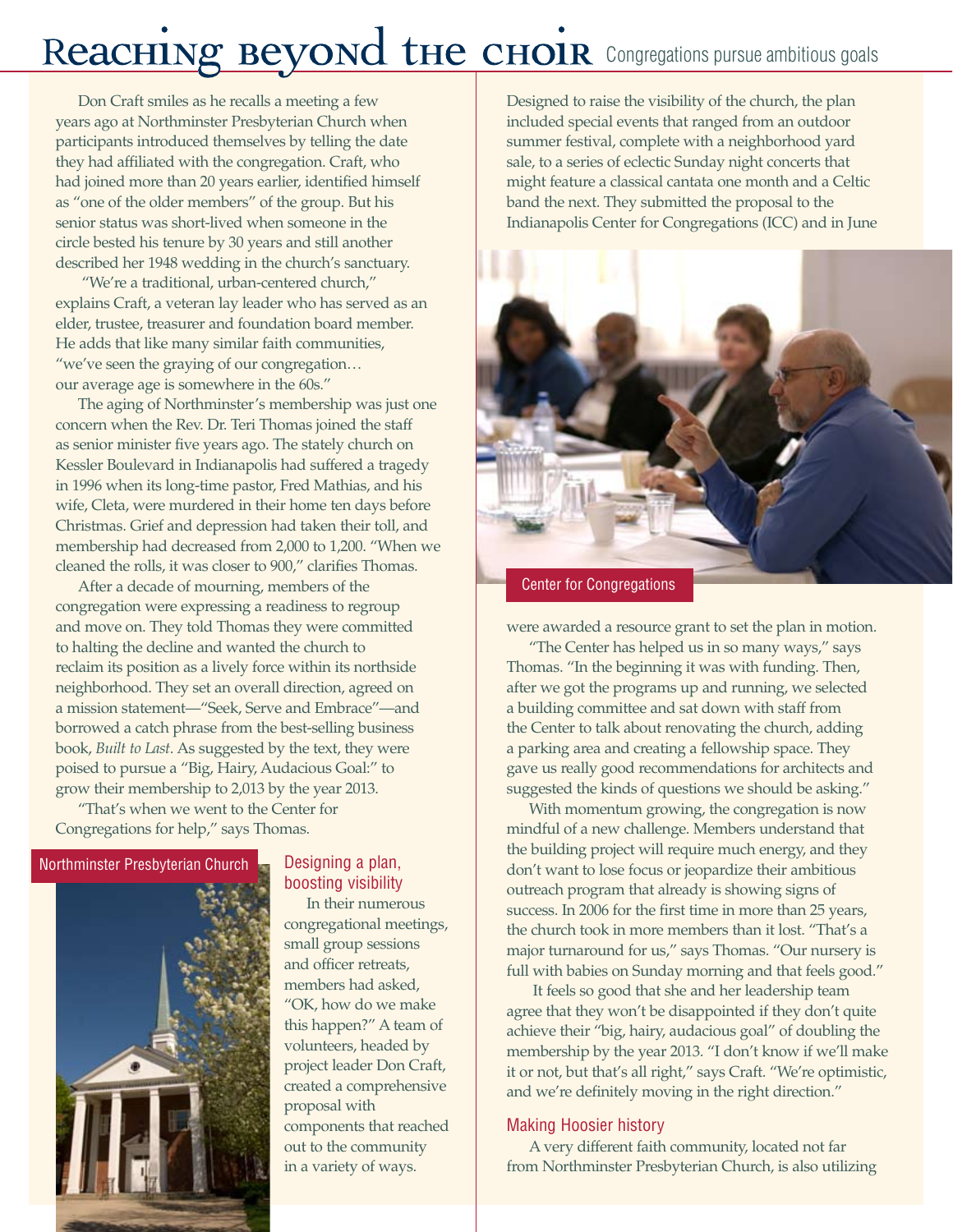Center resources to reach out in a variety of ways to break new ground—literally. Compared to Northminster, Congregation Shaarey Tefilla is younger in years and smaller in size. "We have a very modest budget; we don't have a custodial staff; everyone pitches in," says Rabbi Arnold Bienstock. "We have people changing light bulbs, taking out garbage...it's beautiful!"

The synagogue was founded in 1992 by families that met in the living rooms of their Hamilton County residences. The current worship space on Central Avenue in Indianapolis is several miles from most members' homes, lacks classrooms and has a shortage of parking. Children and people with physical challenges have difficulty accessing its raised pulpit, which limits the participatory kind of worship that Bienstock encourages. "The building doesn't reflect what we're about," he summarizes. The solution to the problems seemed logical—move to a new facility in Carmel and make history by becoming Hamilton County's first and only synagogue.

"We wanted to reach out to our members by relocating to a site closer to where they live," says Bienstock. "The old principle is true: Whatever the Christian world does, the Jewish world does even more so. By that I mean that as the general population of Indianapolis suburbanizes, the Jewish community totally suburbanizes."

Although he estimates that 95 percent of the congregation favored a move out of the city, he was aware of an understandable reluctance to commit to a \$3.5 million construction project. With 160 families on their membership rolls, could they afford to embark on such an ambitious goal? Bienstock, who came to Indianapolis the same year that the ICC opened its doors, was familiar with the Center and felt comfortable asking for guidance. "I went there and



said, 'How can we make this project a reality?'"

Help came in the form of an award from the Sacred Space Grants Initiative (SSGI), which enabled the synagogue to conduct a feasibility study that revealed the potential of raising \$1.5 million. SSGI classes and field trips followed and introduced Shaarey Tefilla representatives to pitfalls to avoid and ideas to consider as they began designing their new building. "One Sunday we went on a tour in Cincinnati and visited three new

synagogues," says Bienstock. "That was very helpful." The congregation broke ground in early October on a building that will occupy a ten-acre tract of prime land in Carmel. Members anticipate conducting their first service in their new home by the end of 2007 or early in 2008. When its doors finally open, the facility will support a worship style that invites families—including children not only to participate in but also to lead portions of the Shabbat services. Bienstock describes the building as "lovely," "within our means" and with "room to grow." Contributions have already surpassed the feasibility study's estimate, and fund-raising is ongoing. He credits the ICC with providing resources that went far beyond grant money.

"We needed a lot of handholding," he says. "We're a small institution that needed plenty of encouragement and help. The Center kept pushing us and telling us that, yes, we could do it."

#### Preserving faith traditions

Congregation Shaarey Tefilla's determination to pass along its rich religious traditions to the next generation is a goal that virtually all faith communities share. Many Christian churches, even those with rituals that date back several centuries, are eyeing the aging populations



St. Thomas More

in their pews and experimenting with ways to attract and involve young members. They are updating their worship services—integrating everything from drama to drums—in an effort to spark interest. These bold moves have generated mixed responses from targeted teens.

"We don't use Latin anymore, and our Mass is participatory," explains Maureen Shea, coordinator of music and liturgy at St. Thomas More Catholic Church in Mooresville, Indiana. "People don't just sit and listen …they sing and they get involved. We've even moved a bit on the music and have blended contemporary songs and traditional hymns. I use piano more than organ now, but we have to be careful not to step over the edge."

Stepping over the edge would be to tamper with the sacred ritual that older members characterize as "the heart of our faith" but that some youth describe as "boring," says Marianne Hawkins, coordinator of faith formation and youth ministry at St. Thomas More. When changes in worship failed to improve young members' view of Catholic liturgy, Hawkins began searching for alternative ways to build understanding and appreciation. She spoke with colleagues at other churches who gave rave reviews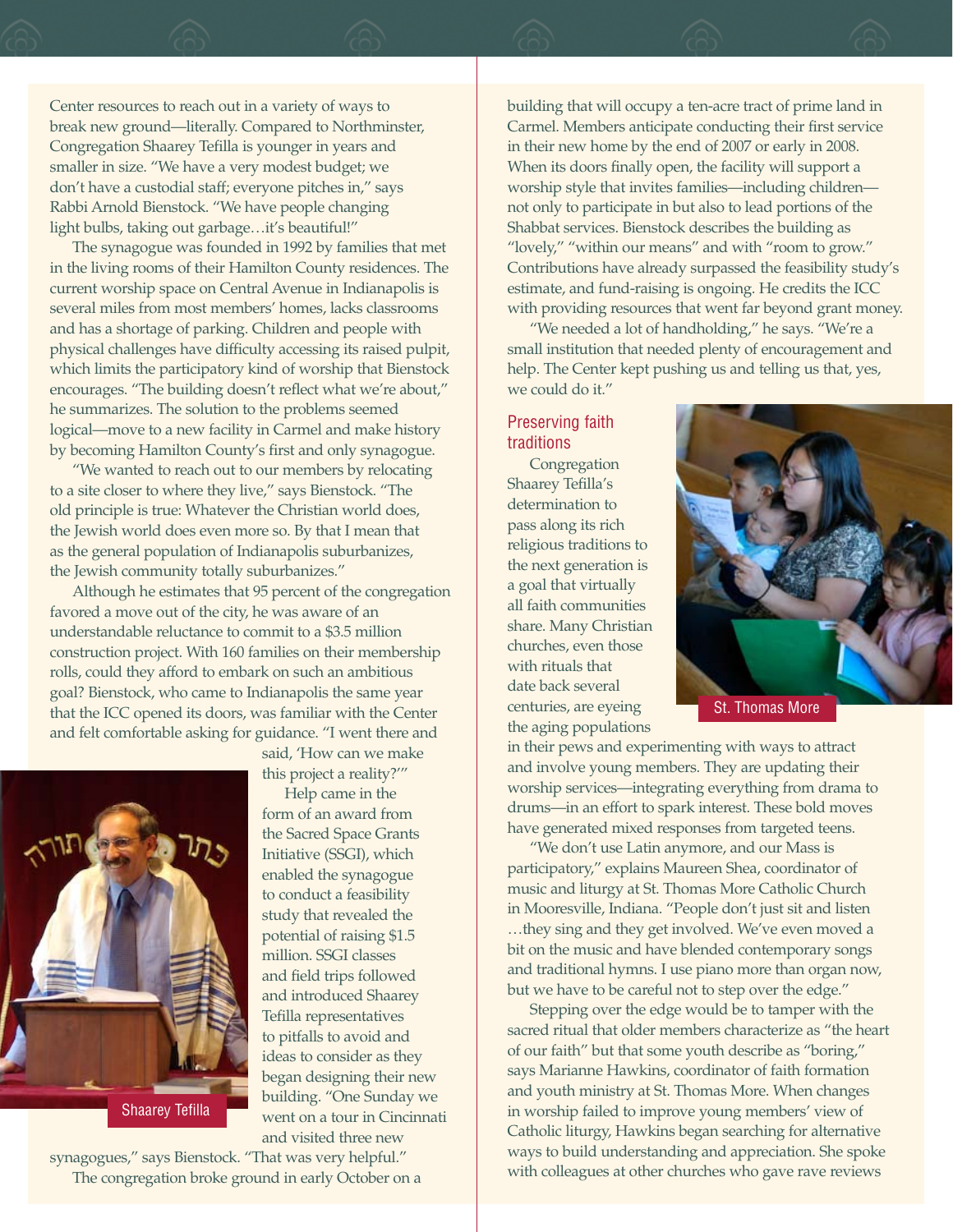to a week-long leadership conference called "One Bread, One Cup" that unfolds annually at the historic Saint Meinrad monastery deep in the hills of southern Indiana.

"Youth pastors told me that they had taken their young people to the conference and it had totally changed the parish," says Hawkins. The setting, a 152-year-old arch abbey, didn't sound like most students' choice of a summer getaway; and the purpose, to gain new understanding of Catholic liturgy, seemed unlikely to ignite rousing enthusiasm. Added to these obstacles was the cost. The registration fees to send six students and four adults came to \$3,100, more than the church or the parents felt they could afford. Hawkins approached the Center for Congregations, requested assistance and was awarded a grant that "took the edge off and made the conference affordable," she says. "The kids paid some, the church paid some, and the grant filled the gap."

It turned out to be money well invested. In typical teenage hyperbole, Sarah Gall describes her five-day experience at the secluded religious compound first as "amazing," then as "wonderful," and finally as "unforgettable." Whatever the word choice, the results were obvious when the youth returned to their home parish. "I'm definitely more involved in my church and I'm more respectful when I'm there," says Gall. "I've learned the importance of prayer and personal reflection and I feel more engaged in the liturgy."

Like Gall, the teens who attended the conference now serve as role models for their peers who didn't share the experience firsthand. "They're up on the altar, they're singing and they're reading," says Hawkins. "I've sensed a deepening of faith in the kids. They have a better awareness of the Mass and understand what it's all about. Other students watch them and decide that it's OK to get involved in worship. The level of participation has definitely increased."

#### Reaching beyond denominations

A broad, ecumenical event that could have an equally powerful impact on adult participants will unfold in September 2007 and will reach out to persons of all ages and faiths throughout Indiana. Called Renovaré—Latin for "renewal"—the regional conference has the potential to draw as many as 1,200 to the First Church of the Nazarene, just 15 minutes from downtown Indianapolis. Among its major attractions will be speaker Richard Foster, author of several best-selling books including *Celebration of Discipline: The Path to Spiritual Growth*.

"Renovaré is a spiritual renewal movement," explains Dave Ambrose, pastor of formation at BridgeWay Community Church in Fishers and a driving force behind the conference. Ambrose became familiar with Renovaré as a staff member at a church on the West Coast, where Foster is based. "When I moved to Indiana I looked for

an opportunity to bring the Renovaré experience here." Ambrose quickly earned the support of BridgeWay's lead pastor, Craig Parker, who admires Foster's ability to reach out across denominational lines and discuss lofty spiritual principles in down-to-earth language.

"A challenge for any church is putting the 'cookies on the bottom shelf,'" says Parker, who helped launch BridgeWay Church in 2000. Translation: It's no easy task to communicate deep faith lessons in terms that make them accessible and palatable to a range of believers, many of whom are new to the church. "Renovaré is one way to do that."

Parker suggested that Ambrose visit the Center for Congregations and share his vision for the regional event. The Center responded with advice, access to its network of congregations and funds to nudge the project forward. The next step was to assemble a planning team made up of representatives from a cross-section of Central Indiana congregations. Volunteers came from a range of traditions: Catholic, Friends, Lutheran, Presbyterian, Methodist, Anglican…and the list goes on. For Parker, the opportunity to become acquainted with members of so many churches was a major benefit in itself.



"Here we are, working with congregations not in a watered-down, ecumenical, 'kumbaya' kind of way," he says. "We're doing something real and meaningful. This is the sort of thing that cuts across all of the different boundaries."

Parker and Ambrose are hopeful that Renovaré will have an impact on participants long after the event itself is history. "Spiritual formation groups will result from the conference," says Ambrose. "Those groups will remain active in different churches and will deal with the inner spiritual life of the members." Parker is hopeful that the friendships that are growing among clergy and lay leaders who are planning the event will continue to deepen. This, he believes, could be one of the great legacies of the effort.

"In churches, it's so easy to turn our chairs inward and talk to ourselves about ourselves," says Parker. "But that's not what it's about. We need to keep our chairs facing outward. We need to be reaching out."  $\circ$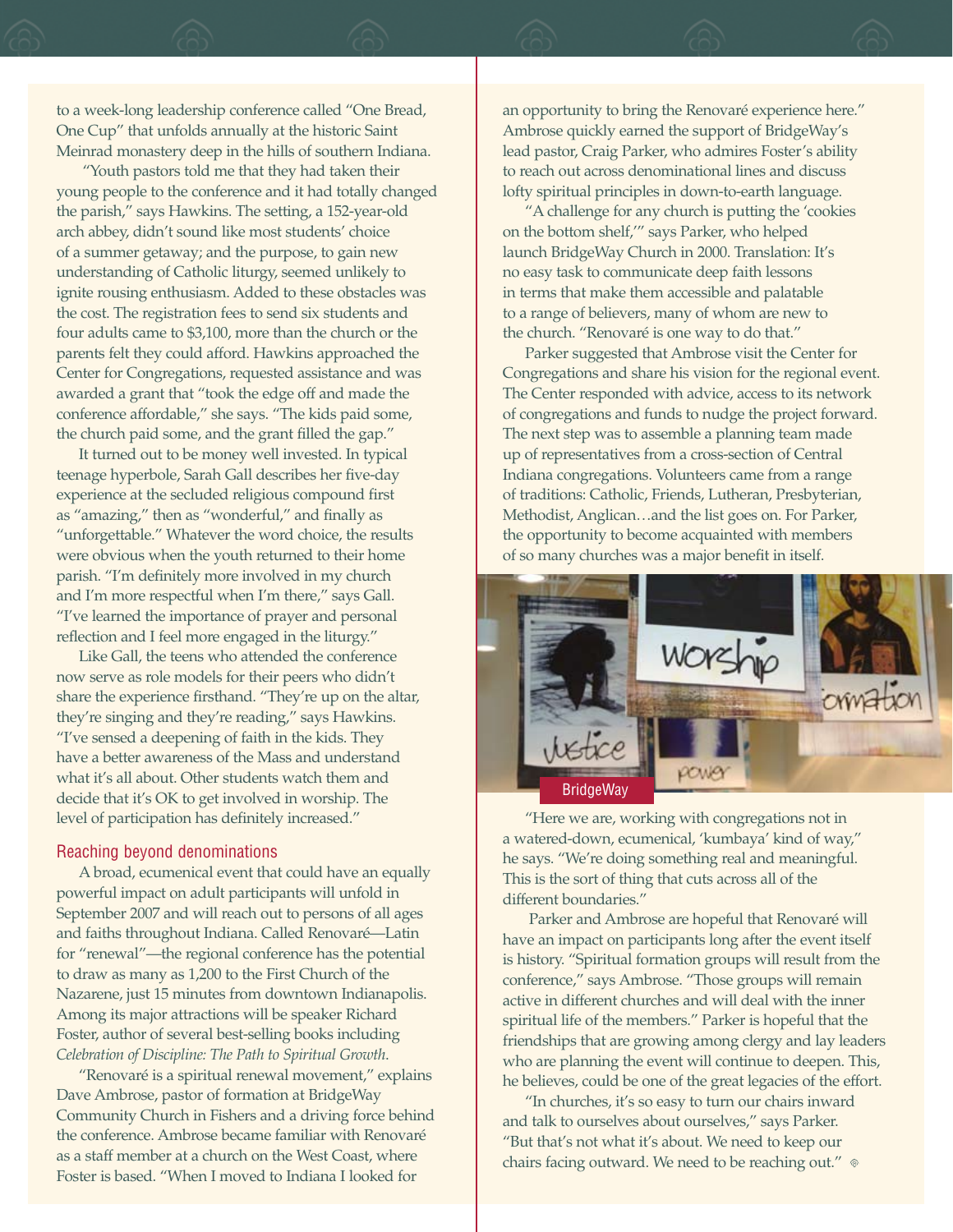# Center Focu<sub>d</sub> Annual Report Statistics

#### 4,989 Conversations in 663 cases of which 281 were New Cases with 850 People representing 475 Congregations 60% were clergy (518) 31% were laity (331) • • • • • • • Center Hosted............................22 Center Sponsored......................18 Invitational Gathering ..............23 Long Term Learning .................11 Workshop ...................................13 *Total*............................................87 • 883 people representing 368 congregations from • 65 Faith Groups or denominations Alban Institute - Consultants Meeting Architecture to Transcend Bilingual Tax Workshop Children and Prayer Choir Directors Roundtable • Faith and Film Faith, Money, & Giving Flourshing Congregations Good Words Reading Club Hoosier Pastoral Clergy Writing Indianapolis Church Finance Group Lutheran Urban Ministers Meeting Music and Memoir, Story and Song -- Spirit & Place Raising the Roof II Reclaiming Testimony **SEED** Serving God with Style St. John Catholic Church - Planning session The Practicing Congregation **The Top Issues** Congregational Vitality Information Technology Appreciative Inquiry Strategic Planning Building Issues Congregational Finance Internet and the World Wide Web Religious Education 258 Conversations in 82 Cases of which 34 were New Cases with 123 People representing 95 Congregations 63% of who were clergy (77) 36% of who were laity (45) **The Top Issues** Specialized Ministries Multicultural Resources Information Technology • • • • • • • Center Hosted...........................................1 Center Sponsored.....................................1 Invitational Gathering .............................1 Workshop ..................................................7 *Total*...........................................................10 • 132 people representing 74 Congregations from • 31 Faith Groups or Denominations Body, Mind & Spiritual Growth Church on Fire Leadership Gathering Community Ministry Creating a Culture of Generosity Northeast Open House Media Ministry School • **Central Northeast**

 Church - Retreat

Emotional Intelligence I and II

Transforming Congregational Culture

#### **Central**

**Gran**

- 61 Resource Grants •
- Totaling \$585,875 •

#### **Resource Grant Recipients**

All Saints Episcopal Church Avon United Methodist Church Bells Chapel Church of God BridgeWay Community Church Broadway United Methodist Church Calvary United Methodist Church Church of A.C.T.S. Church of the Living God Common Ground Christian Church Congregation Beth-El Zedeck Cornerstone of Hope Church Emmanuel United Methodist Church First Baptist Church of North Indianapolis First Christian Church First Congregational Church

Fountain of Truth Christian Church Grace Community Church Greater Faith Apostolic Pentecostal Church Greenwood United Methodist Church

Hamilton Hills Baptist Church Harvest Bible Chapel

Healing Streams Word and Worship Center Heartland Church Holy Trinity Greek Orthodox Church Indianapolis Hebrew Congregation Lakeview Christian Center LifePoint Church Light & Life Free Methodist Church Lockerbie Central United Methodist Church Lord of Life Lutheran Church Mt. Auburn United Methodist Church New Beginnings Ministries New Joy Lutheran Church Northeast Community Church Northminster Presbyterian Church Northside New Era Missionary Baptist Church Northview Christian Life Church Oaklandon Christian Church Old Bethel United Methodist Church Olive Branch Christian Church Our Lady of Lourdes Catholic Church Redeemer Presbyterian Church Souls Harbor Assembly of God St. Andrew's Anglican Catholic Church St. Barnabas Catholic Church

St. Christopher Catholic Church St. John Lutheran Church St. Joseph Catholic Church St. Luke's United Methodist Church St. Mary Catholic Church St. Matthew Catholic Church St. Monica Catholic Church St. Peter's United Church of Christ St. Pius X Catholic Church St. Thomas More Catholic Church The Church Within The Journey Trinity Episcopal Church Union Chapel United Methodist Church Zion United Church of Christ

Zionsville Christian Church

**Even ts Resou**

**rce**

**CONSULTI** 

**ng**

**ts Educational**

Christ Church Cathedral Episcopal 

Congregational Giving Luncheon Earlham School of Religion

Tranformational Leadership Young Adult Ministries Invitational NE Community Ministry Group Reclaiming Testimony Transforming Congregational Culture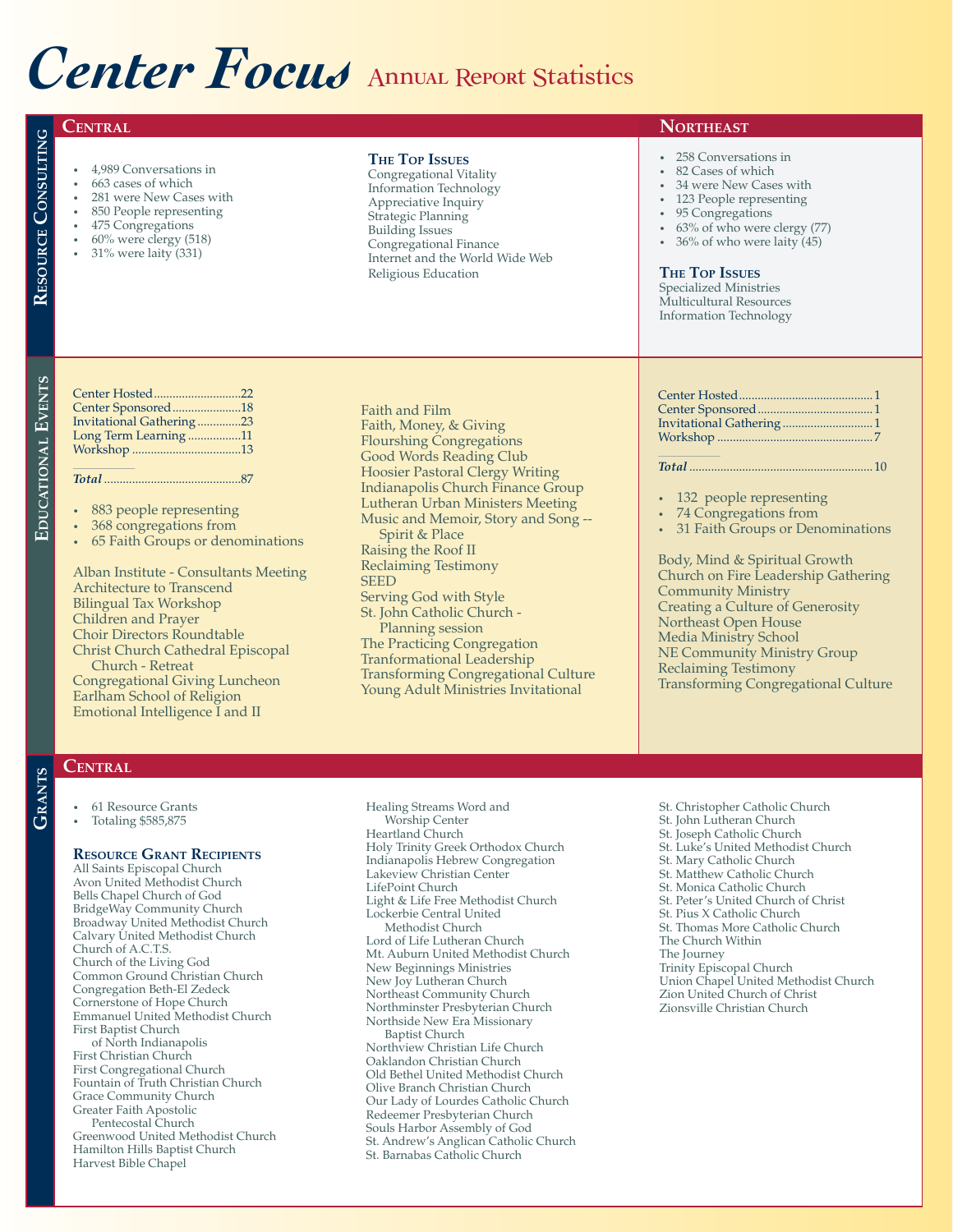#### **Statements of Financial Position and Activities** Financial Report

The following is summary of the statement of the financial position and the statement of activities of the Center as of December 31, 2006 and for the year then ended.

This financial information was extracted from the audited financial statements of the Indianapolis Center for Congregations, Inc. It does not, however, include all disclosures normally associated with financial statements prepared in conformity with generally accepted accounting principles. The complete financial statements, including footnotes and the report of our accountants, BKD, LLP, are available for review upon request.

#### **Summary Statement of Financial Position**

| <b>Assets</b>                     |              |              |
|-----------------------------------|--------------|--------------|
|                                   | 2006         | 2005         |
| Cash and cash equivalents         | \$593,914    | \$969,021    |
| Prepaid expenses and other assets | 15,152       | 30,903       |
| <b>Interest Receivable</b>        | 26,572       | 6,508        |
| Investments                       | 9,676,633    | 11,248,886   |
| Property and equipment            | 115,500      | 101,358      |
| Total assets                      | \$10,427,771 | \$12,356,676 |
|                                   |              |              |
| Liabilities                       |              |              |
| Accounts payable - trade          | \$38,119     | \$35,226     |
| Accounts payable – related party  |              | 71,456       |
| Accrued expenses                  | 41,787       | 22,026       |
| <b>Total liabilities</b>          | 79,906       | 128,708      |

#### Net Assets

| 11 Y & 11 Y Y Y & Y              |              |            |
|----------------------------------|--------------|------------|
| Unrestricted                     | 524,854      | 37,388     |
| <b>Temporarily Restricted</b>    | 9,823,011    | 12,190,580 |
| Total net assets                 | 10,347,865   | 2,227,968  |
|                                  |              |            |
| Total liabilities and net assets | \$10,427,771 |            |

#### **Summary Statement of Activities**

|                                       |                     | 2006              |                   |                   | 2005              |             |
|---------------------------------------|---------------------|-------------------|-------------------|-------------------|-------------------|-------------|
|                                       |                     | Temporarily       |                   |                   | Temporarily       |             |
|                                       | <b>Unrestricted</b> | Restricted        | <b>Total</b>      | Unrestricted      | Restricted        | Total       |
| <b>Revenues and Other Support</b>     |                     |                   |                   |                   |                   |             |
| Contributions                         | $\qquad \qquad -$   | $\qquad \qquad -$ | $\qquad \qquad -$ | $\qquad \qquad -$ | \$8,171,433       | \$8,171,433 |
| Return of Grant funds                 | $- -$               | 30,000            | 30,000            | $-$               | $-$               | $-$         |
| Workshops and invitational gatherings | 8,625               | $\qquad \qquad -$ | 8,625             | 30,601            | $\hspace{0.05cm}$ | 30,601      |
| Interest Income                       | 497,383             | $- -$             | 497.383           | 176,607           | $-$               | 176,607     |
| Other                                 | 189                 | $\qquad \qquad -$ | 189               | 889               | $\qquad \qquad -$ | 889         |
|                                       | 506.197             | 30,000            | 536,197           | 208,097           | 8,171,433         | 8,379,530   |
| Net assets released from restrictions | 2,397,569           | (2,397,569)       | $- -$             | 3,457,262         | (3,457,262)       | $-$         |
| Total Revenues and other support      | 2,903,766           | (2,367,569)       | 536,197           | 3,665,359         | 4,714,171         | 8,379,530   |

| <b>Expenses and Losses</b>             |           |                   |           |           |                   |           |
|----------------------------------------|-----------|-------------------|-----------|-----------|-------------------|-----------|
| <b>Resource Consulting</b>             | 344,662   | $- -$             | 344,662   | 375,898   | $-$               | 375,898   |
| Resource Discovery and Dissemination   | 141,904   | $\qquad \qquad -$ | 141,904   | 214.917   | $\qquad \qquad -$ | 214,917   |
| Education                              | 320,946   | $\qquad \qquad -$ | 320,946   | 547,589   | $\qquad \qquad -$ | 547,589   |
| <b>Resource Grants</b>                 | 700,369   | $\qquad \qquad -$ | 700,369   | 710.745   | $\qquad \qquad -$ | 710,745   |
| <b>Major Grant Initiative</b>          | 170,153   | $\qquad \qquad -$ | 170,153   | 1,205,751 | $\qquad \qquad -$ | 1,205,751 |
| Congregational Learning and Evaluation | 155,936   |                   | 155,936   | $- -$     |                   |           |
| Total program services                 | 1,833,970 | $- -$             | 1,833,970 | 3,054,900 | $\qquad \qquad -$ | 3,054,900 |
| Management and general                 | 581,417   | $\qquad \qquad -$ | 581,417   | 629,031   | $\qquad \qquad -$ | 629,031   |
| Total expenses                         | 2,415,387 | $- -$             | 2,415,387 | 3,683,931 | $\qquad \qquad -$ | 3,683,931 |
| Loss on disposal of equipment          | 913       | $\qquad \qquad -$ | 913       | 769       | $\qquad \qquad -$ | 769       |
| Total expenses and losses              | 2,416,300 | $- -$             | 2,146,300 | 3,684,700 | $\qquad \qquad -$ | 3,684,700 |

| Change in Net Assets          | 487.466   | (2,367,569) | (1,880,103)  | (19, 341) | 4.714.171    | 4,694,830 |
|-------------------------------|-----------|-------------|--------------|-----------|--------------|-----------|
|                               |           |             |              |           |              |           |
| Net Assets, Beginning of Year | 37.388    | 2.190.580   | 12.227.968   | 56,729    | .476.409     | ,533,138  |
|                               |           |             |              |           |              |           |
| Net Assets, End of Year       | \$524,854 | \$9,823,011 | \$10,437,865 | \$37,388  | \$12,190,580 |           |

Notes to Financial Report – The Center's net assets are derived from an operating grant for years 2006-2008, and a satellite operations grant for years 2005-2007 from the Lilly Endowment, Inc. These assets are recorded as temporarily restricted net assets as their use by the Center has been limited by the grantor for the period 2005-2008. Net assets are released from grantor restrictions by incurring expenses satisfying the restricted purpo by occurrence of other events specified by grantors during the years 2005-2008.